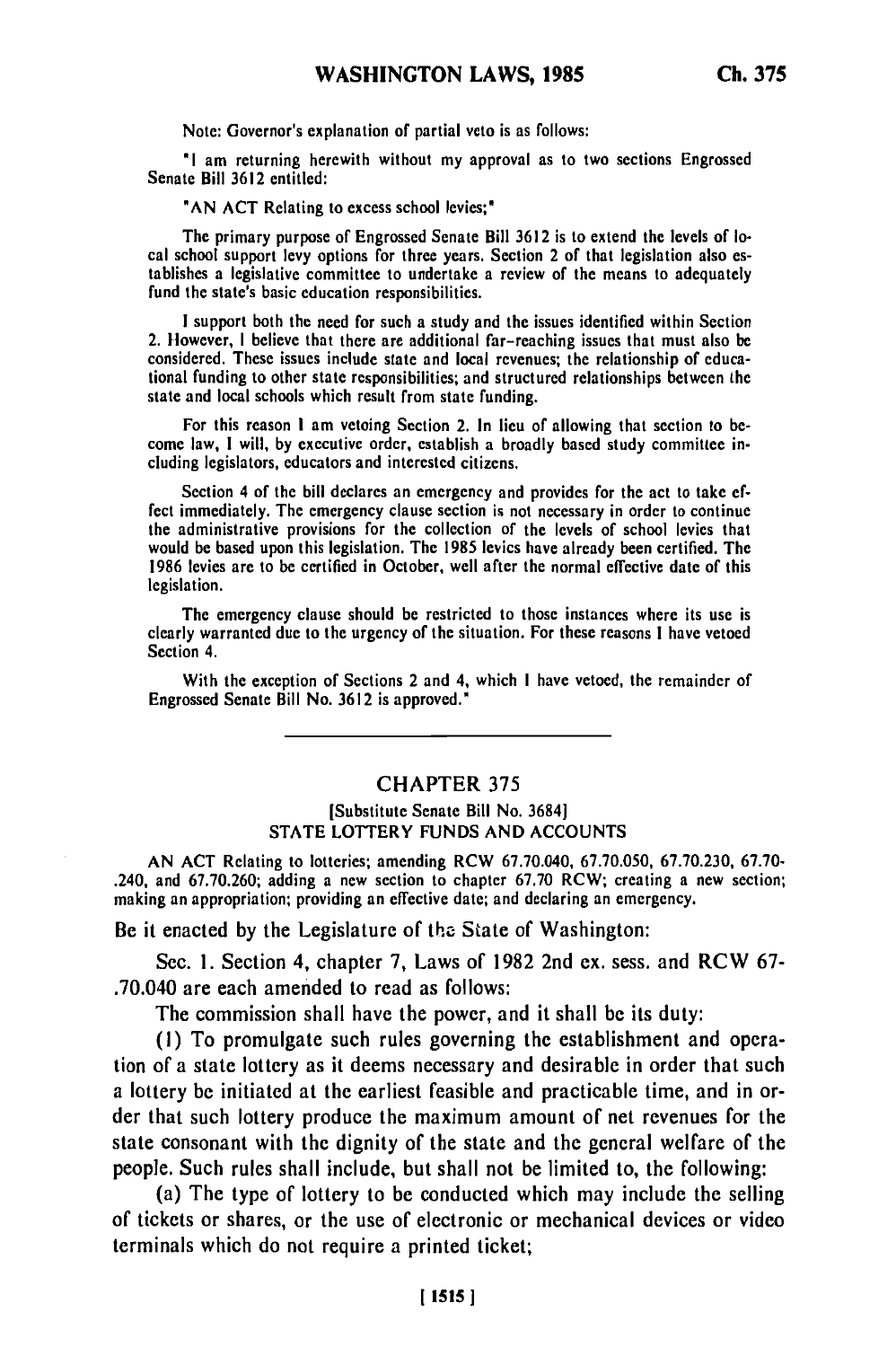(b) The price, or prices, of tickets or shares in the lottery;

(c) The numbers and sizes of the prizes on the winning tickets or shares:

(d) The manner of selecting the winning tickets or shares;

(e) The manner and time of payment of prizes to the holder of winning tickets or shares which, at the director's option, may be paid in lump sum amounts or installments over a period of vears:

(f) The frequency of the drawings or selections of winning tickets or shares, without limitation;

(g) Without limit as to number, the type or types of locations at which tickets or shares may be sold;

(h) The method to be used in selling tickets or shares, which may include the use of electronic or mechanical devices and video terminals;

(i) The licensing of agents to sell or distribute tickets or shares, except that a person under the age of eighteen shall not be licensed as an agent;

(i) The manner and amount of compensation, if any, to be paid licensed sales agents necessary to provide for the adequate availability of tickets or shares to prospective buyers and for the convenience of the public;

(k) The apportionment of the total revenues accruing from the sale of lottery tickets or shares and from all other sources among: (i) The payment of prizes to the holders of winning tickets or shares, which shall not be less than forty-five percent of the gross annual revenue from such lottery, (ii) ((the payment of costs incurred in the operation and administration of the lottery, including the expenses of the lottery and the costs resulting from any contract or contracts entered into for promotional, advertising, or operational services or for the purchase or lease of lottery equipment and materials, but the payment of such costs shall not exceed fifteen percent of the gross annual revenue from such lottery, (iii) for the repayment of any moneys appropriated to the state lottery fund pursuant to sections 36 and 37, chapter 7, Laws of 1982 2nd ex. sess., and  $(iv)$  for)) transfers to the lottery administrative account created by RCW 67.70.260, and (iii) transfer to the state's general fund((<del>: PROVIDED, That no less than forty percent of the</del> gross annual revenue from the sale of lottery tickets or shares shall be transferred to the state general fund)). Transfers to the state general fund shall be made in compliance with RCW 43.01.050;

(I) Such other matters necessary or desirable for the efficient and economical operation and administration of the lottery and for the convenience of the purchasers of tickets or shares and the holders of winning tickets or shares.

(2) To ensure that in each place authorized to sell lottery tickets or shares, on the back of the ticket or share, and in any advertising or promotion there shall be conspicuously displayed an estimate of the probability of purchasing a winning ticket.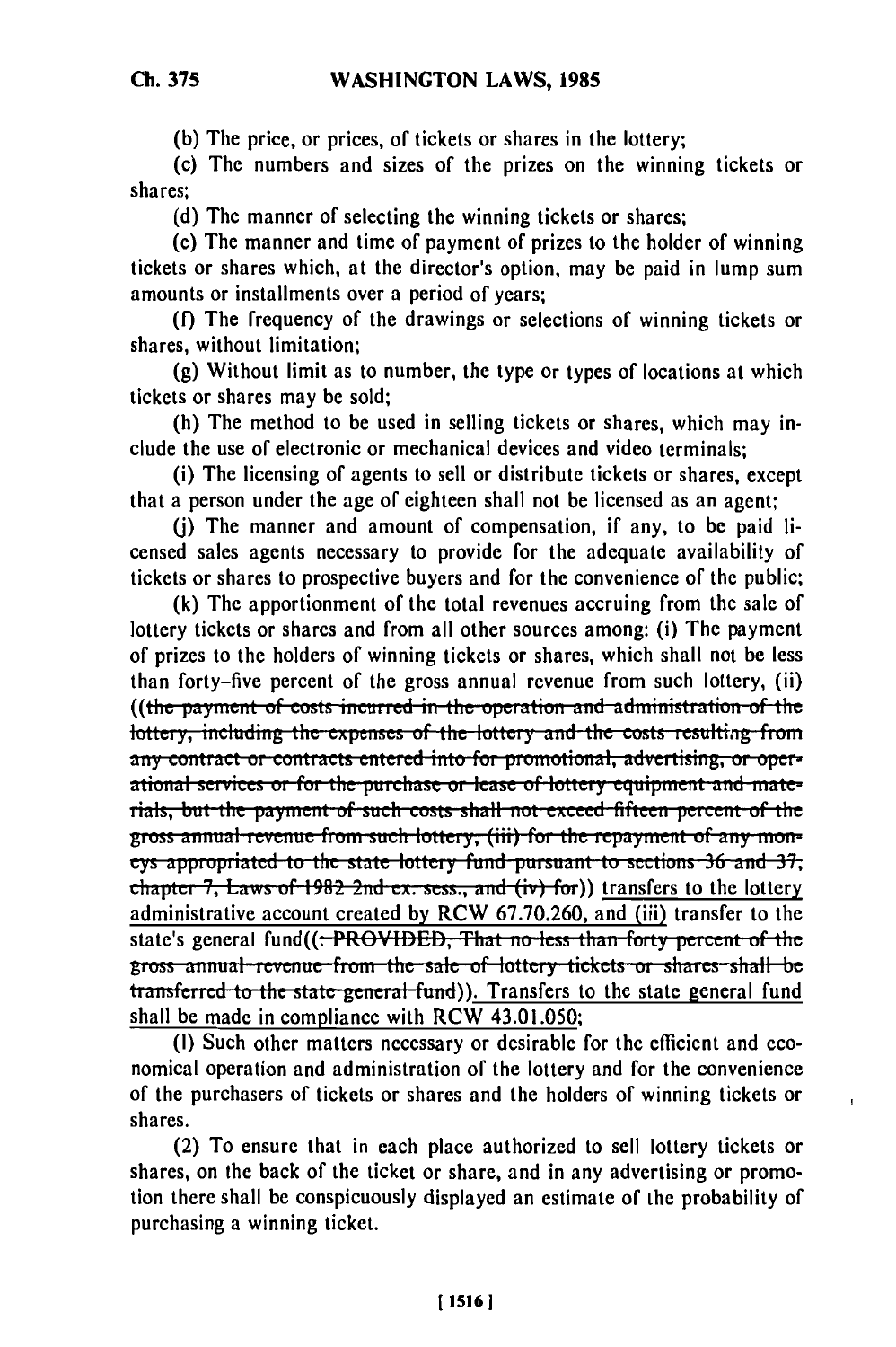**(3)** To amend, repeal, or supplement any such rules from time to time as it deems necessary or desirable.

(4) To advise and make recommendations to the director for the operation and administration of the lottery.

\*Sec. 2. Section **5,** chapter **7,** Laws of **1982** 2nd ex. sess. and RCW **67.70.050** are each amended to read as follows:

There is created the office of director of the state lottery. The director shall be appointed **by** the governor with the consent of **the** senate. The director shall serve at the pleasure of the governor and shall receive such salary as is determined **by** the governor, but in no case may the director's salary be more than ninety percent of the salary of the governor. The **di**rector shall:

**(1)** Supervise and administer the operation of the lottery in accordance with the provisions of this chapter and with the rules of the commission.

(2) Appoint such deputy and assistant directors as may be required to carry out the functions and duties of his office: PROVIDED, That the provisions of the state civil service law, chapter 41.06 RCW, shall not apply to such deputy and assistant directors.

**(3)** Appoint such professional, technical, and clerical assistants and employees as may be necessary to perform the duties imposed **by** this chapter: PROVIDED, That the provisions of the state civil service law, chapter 41.06 RCW, shall not apply to such employees as are engaged in undercover audit or investigative work or security operations but shall apply to other employees appointed **by** the director, except as provided for in subsection (2) of this section.

(4) In accordance with the provisions of this chapter and the rules of the commission, license as agents to sell or distribute lottery tickets such persons as in his opinion will best serve the public convenience and promote the sale of tickets or shares. The director may require a bond from every licensed agent, in such amount as provided in the rules of the commission. Every licensed agent shall prominently display his license, or a copy thereof, as provided in the rules of the commission. License fees may be established **by** the commission, and, if established, shall be deposited in the ((revolving fund)) state lottery account created by RCW ((67.70.260)) 67.70.230.

**(5)** Confer regularly as necessary or desirable with the commission on the operation and administration of the lottery; make available for inspection **by** the commission, upon request, all books, records, files, and other information and documents of the lottery; and advise the commission and recommend such matters as he deems necessary and advisable to improve the operation and administration of the lottery.

*(6) Subject to the applicable laws relating to public contracts, enter into contracts for the operation of the lottery, or any part thereof, and into contracts for the promotion of the lottery. Contracts exceeding two thousand five hundred dollars shall* **be** *competitively bid. No contract awarded or entered*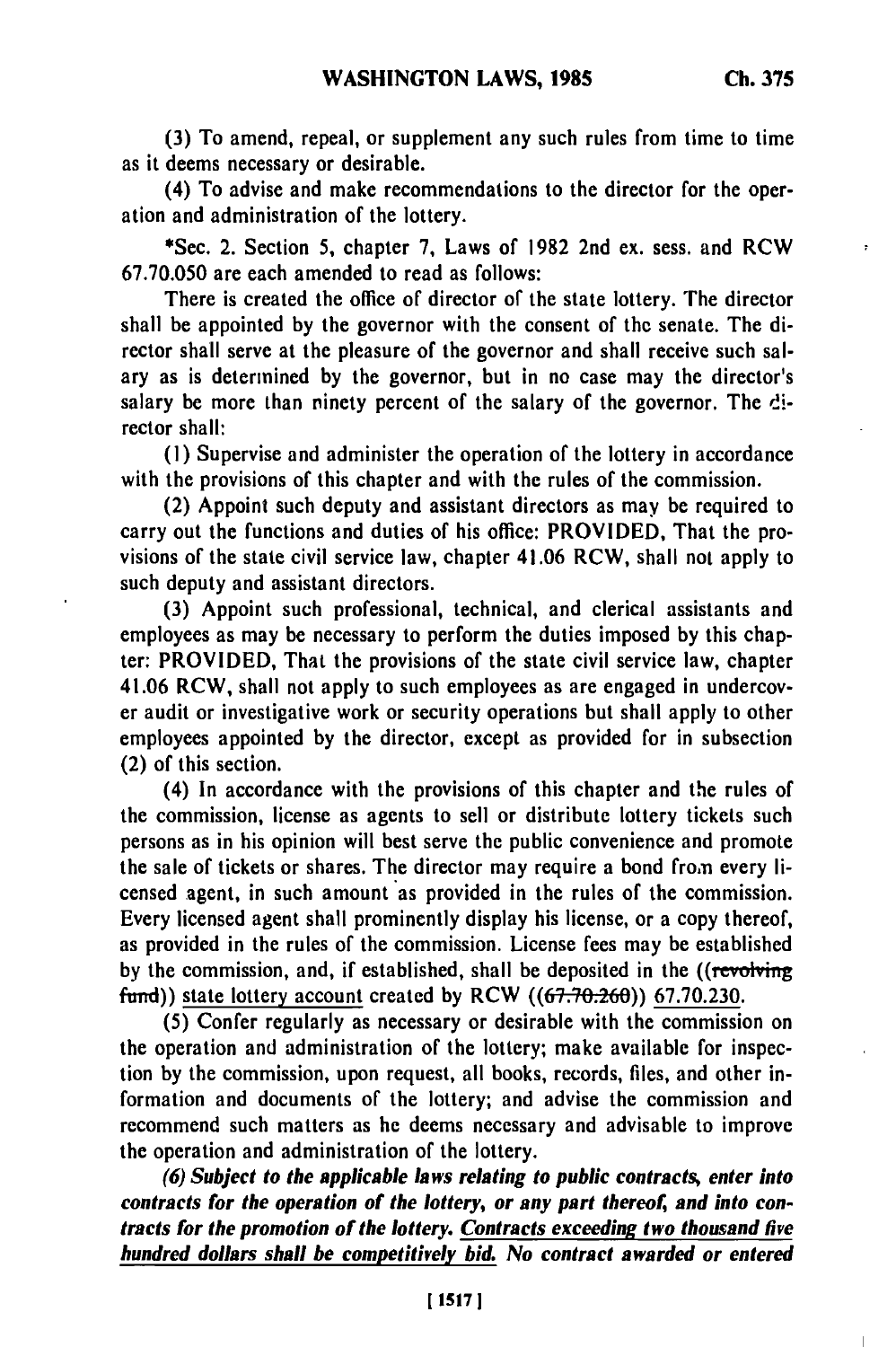**into by** *the director may be assigned by the holder thereof except by specific* **approval of the** *commission: PROVIDED, That nothing in this chapter authorizes the director to enter into public contracts for the regular and permanent administration of the lottery after the initial development and implementation.*

**(7)** Certify quarterly to the state treasurer, the legislative budget committee, and the commission a full and complete statement **of** lottery revenues, prize disbursements, and other expenses for the preceding quarter.

**(8)** Publish quarterly reports showing the total lottery revenues, prize disbursements, and other expenses for the preceding quarter, and make an annual report, which shall include a full and complete statement of lottery revenues, prize disbursements, and other expenses, to the governor and the legislature, and including such recommendations for changes in this chapter as the director deems necessary or desirable.

**(9)** Report immediately to the governor and the legislature any matters which require immediate changes in the laws of this state in order to prevent abuses and evasions of this chapter or rules promulgated thereunder or to rectify undesirable conditions in connection with the administration or operation of the lottery.

**(10)** Carry on a continuous study and investigation of the lottery throughout the state: (a) For the purpose of ascertaining any defects in this chapter or in the rules issued thcreunder **by** reason whereof any abuses in the administration and operation of the lottery or any evasion of this chapter or the rules may arise or be practiced, **(b)** for the purpose of formulating recommendations for changes in this chapter and the rules promulgated thereunder to prevent such abuses and cvasions, (c) to guard against the use of this chapter and the rules issued thereunder as a cloak for the carrying on of professional gambling and crime, and **(d)** to insure that this chapter and rules shall be in such form and be so administered as to serve the true purposes of this chapter.

**(11)** Make a continuous study and investigation of: (a) The operation and the administration of similar laws which may be in effect in other states or countries, **(b)** any literature on the subject which from time to time may **be** published or available, (c) any federal laws which may affect the operation of the lottery, and **(d)** the reaction of the citizens of this state to existing and potential features of the lottery with a view to recommending or effecting changes that will tend to serve the purposes of this chapter.

(12) Have all enforcement powers granted in chapter 9.46 RCW.

**(13)** Perform all other matters and things necessary to carry out the purposes and provisions of this chapter.

**\*Sec. 2 was partially vetoed, see message at end of chapter.**

**\*NEW** *SECTION. Sec. 3. A new section is added to chapter 67.70 RCW to read as follows:*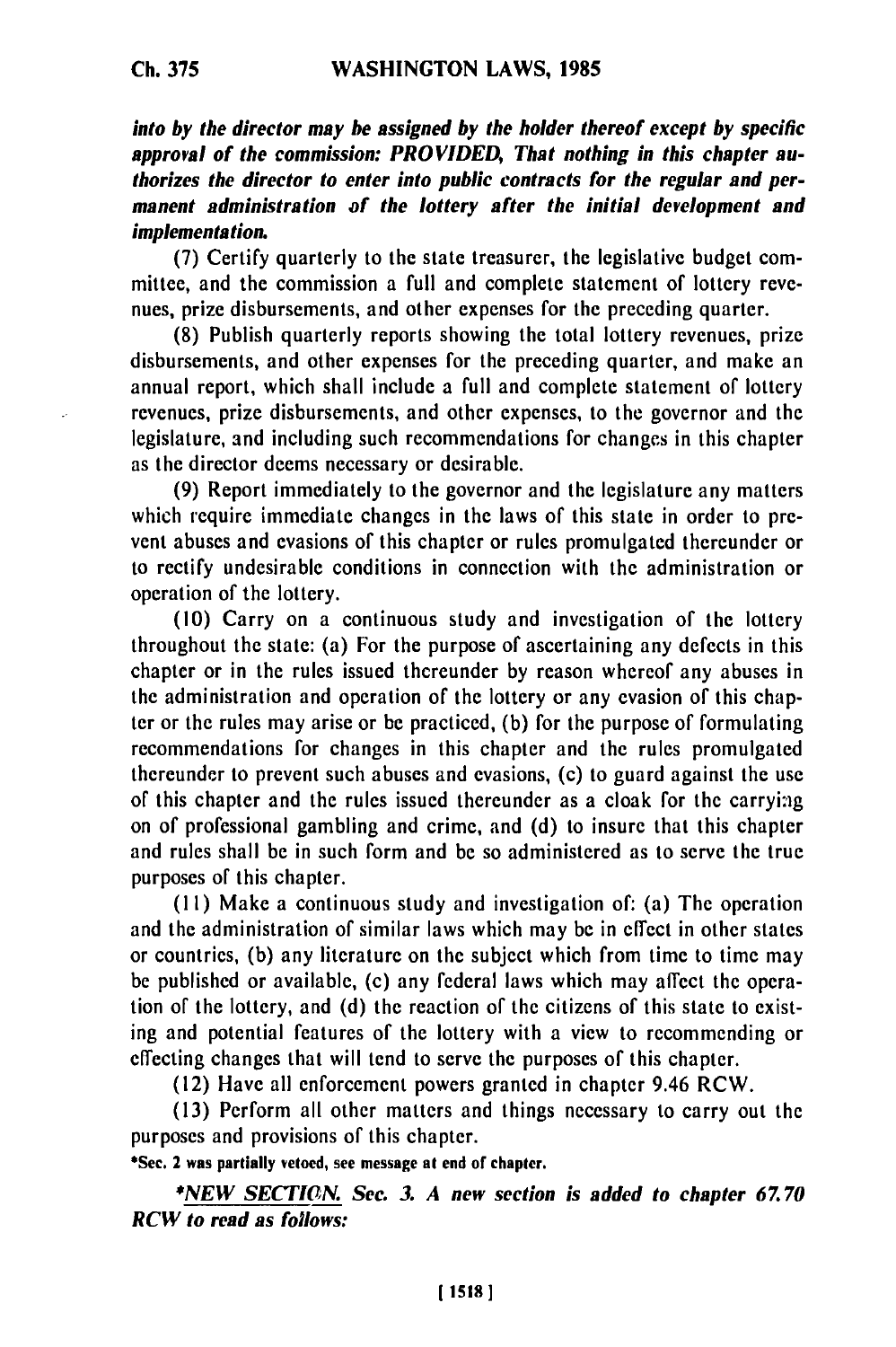*No lottery employee shall, within a period of two years after termination of employment with the commission, accept employment or engage in any business or professional activity with an employer or business which provides or promotes lottery related gaming goods or services relating to lotteries.*

**\*Sec. 3 was vetoed, see message at end of chapter.**

Sec. 4. Section **23,** chapter **7,** Laws of 1982 2nd ex. sess. and RCW 67.70.230 are each amended to read as follows:

There is hereby created and established a separate ((fund)) account, to be known as the state lottery ((fund)) account. Such ((fund)) account shall be managed, maintained, and controlled by the commission and shall consist of all revenues received from the sale of lottery tickets or shares, and all other moneys credited or transferred thereto from any other fund or source pursuant to law. The  $((fund))$  account shall be a separate  $((fund))$  account outside the state treasury. No appropriation is required to permit expenditures and payment of obligations from the ((fund)) account.

Sec. 5. Section 24, chapter 7, Laws of 1982 2nd ex. sess. and RCW 67.70.240 are each amended to read as follows:

The moneys in the state lottery ((fund)) account shall be used only: (1) For the payment of prizes to the hoiders of winning lottery tickets or shares; (2) for purposes of making deposits into the reserve account created by RCW 67.70.250 and into the ((revolving fund)) lottery administrative account created by RCW 67.70.260; (3) for purposes of making deposits into the state's general fund;  $((\text{and}))$  (4) for the  $((\text{repayment of the amounts})$ appropriated to the fund pursuant to sections 36 and 37, chapter 7, Laws of 1982 2nd ex. sess)) purchase and promotion of lottery games and gamerelated services; and **(5)** for the payment of agent compensation.

The office of financial management shall require the allotment of all expenses paid from the account and shall report to the ways and means committees of the senate and house of representatives any changes in the allotments.

Sec. 6. Section 26, chapter 7, Laws of 1982 2nd ex. sess. and RCW 67.70.260 are each amended to read as follows:

There is hereby created ((a revolving fund into which shall be deposit**ed** sufficient money to provide for the payment of the costs incurred in the **operation and administration of the lottery. The amount expended annually from the revolving fund shall never exceed fifteen percent of the gross an**nual revenue accruing from the sale of lottery tickets or shares. Such re-<br>volving fund)) the lottery administrative account in the state treasury. The account shall be managed, controlled, and maintained by the director ((and shall be a separate and independent fund outside the state treasury. No appropriation is required to permit expenditures and payment of obligations